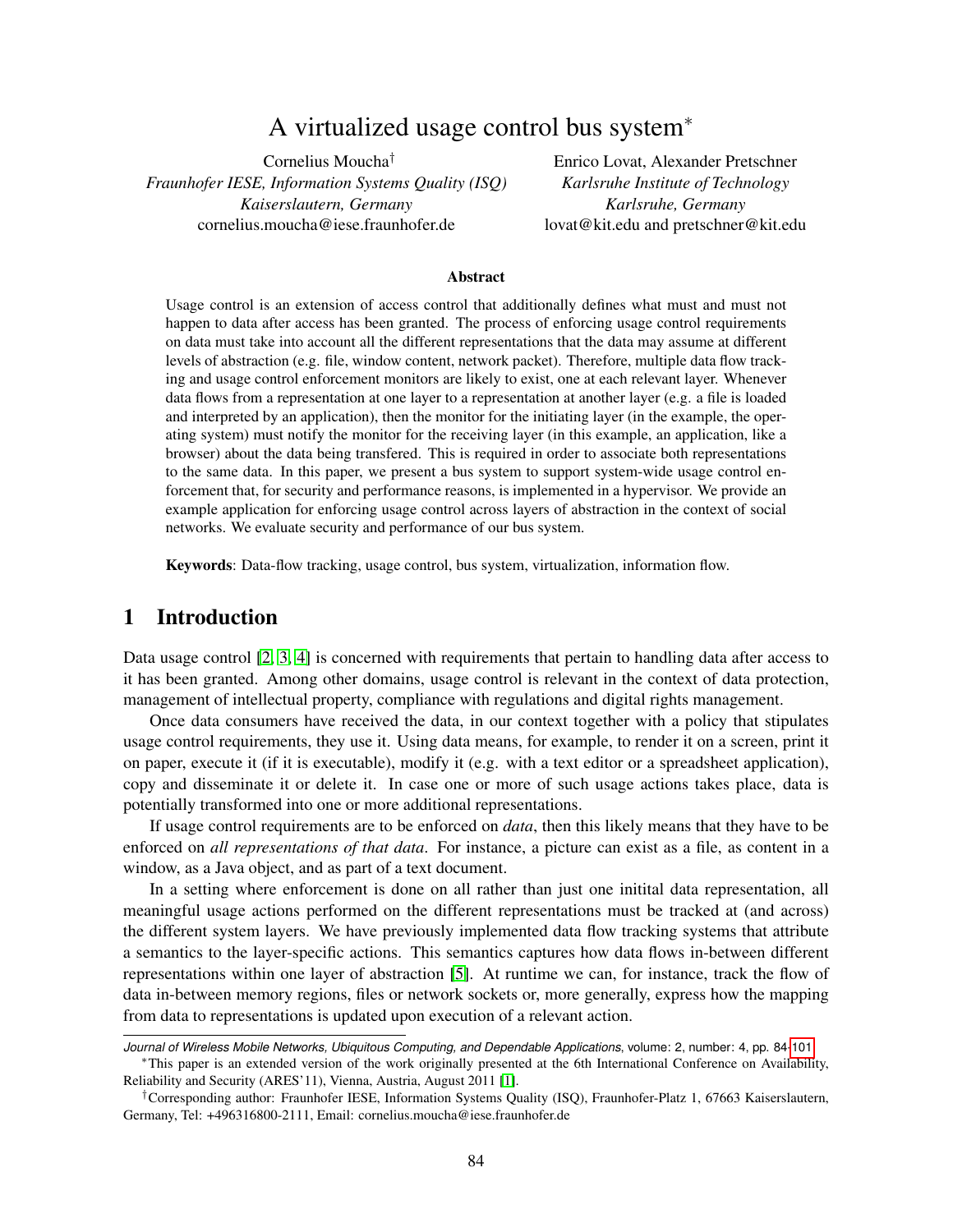One may argue that it is simpler to perform tracking and enforcement just at the level of machine code (processor instructions), instead of assuming one engine per layer. However, semantics of actions such as "copy" or "delete" differ depending on the layer of abstraction considered (copy&paste in a text editor, copy a file, clone an object, send an email), and it is almost impossible to automatically identify those parts of the machine code that correspond to such high-level usage actions, especially concerning today's multicore or multiprocessor architectures. For this reason, the layered approach appears like a viable alternative. Moreover, conceptually (i.e. abstracting from technical details), such a layered approach scales well to distributed settings, like in the cloud domain, where the lack of centralized control makes usage control even more challenging.

**Motivating Example** As explained above, it is not sufficient to perform data flow tracking and related usage control enforcement at each layer in isolation. For the remainder of this work, we will refer to the following scenario as base example, illustrated in figure [1:](#page-2-0) consider a web browser that downloads a picture, e.g., from a social network. Once it has received the picture, the browser processes it, i.e., rendering on the screen. Furthermore, the Firefox monitor sends the policy attached to the picture to a policy storage using the bus communication (figure [1:](#page-2-0) arrow *1*). Afterwards, when the monitor intercepts an attempt of storing the picture in a cache file, the monitor for the operating system level is notified about the identity of data being transferred (arrow *2*) and only then the caching is allowed (arrow *3*). Hence, the data (the picture) exists in form of at least three different representations at the same time: as a set of pixel at the level of the window manager, as file at the level of operating system and as an object in the browser internal memory. Therefore, if the server ships the picture to the browser together with a policy, then such a policy must be propagated through the system and associated to each additional representation of the picture at every single layer. In general, for a system-wide enforcement of the policy, if the application initiates the creation of a representation R at a different layer L, then we must track the data flow that starts from R in L to all other representations at L and, recursively, to further layers. Moreover, on receiving the new data, the operating system monitor queries the policy storage to retrieve the policy associated to it (arrow *4*) and processes the answer (arrow *5*) enforcing it within its scope, e.g., prohibiting accesses to the cache file from applications others than Firefox itself.

Research Problem In sum, we tackle the problem of (1) how to communicate policies and (2) the flow of data from one layer of abstraction to another layer.

Solution Our solution consists of the design, implementation and evaluation of a bus system that we implemented at the hypervisor layer, both for security and performance reasons.

Contribution Representation-independent usage control [\[4\]](#page-15-2) is a relatively new area of research. While several solutions have been proposed for the problem of the enforcement at single layers of abstraction [\[6,](#page-16-1) [5,](#page-16-0) [7,](#page-16-2) [8,](#page-16-3) [9,](#page-16-4) [10,](#page-16-5) [11\]](#page-16-6), we are not aware of a generic implementation of cross-layer tracking and enforcement. Therefore, we see our contribution in the first architecture and implementation of a communication infrastructure for the enforcement of usage control requirements across layers of abstraction. This paper does not tackle issues related to conflicting policies [\[12\]](#page-16-7), nor the problem of delegation [\[13\]](#page-16-8). This paper is an extended version of the conference contribution [\[1\]](#page-15-3) providing a refined description of the communication infrastructure and resulting open issues as well as an extended evaluation.

Organization After a short overview of virtualization techniques, we illustrate our solution in Section [2](#page-2-1) and contrast it with related work in Section [3.](#page-3-0) Section [4](#page-4-0) lists detailed requirements while design choices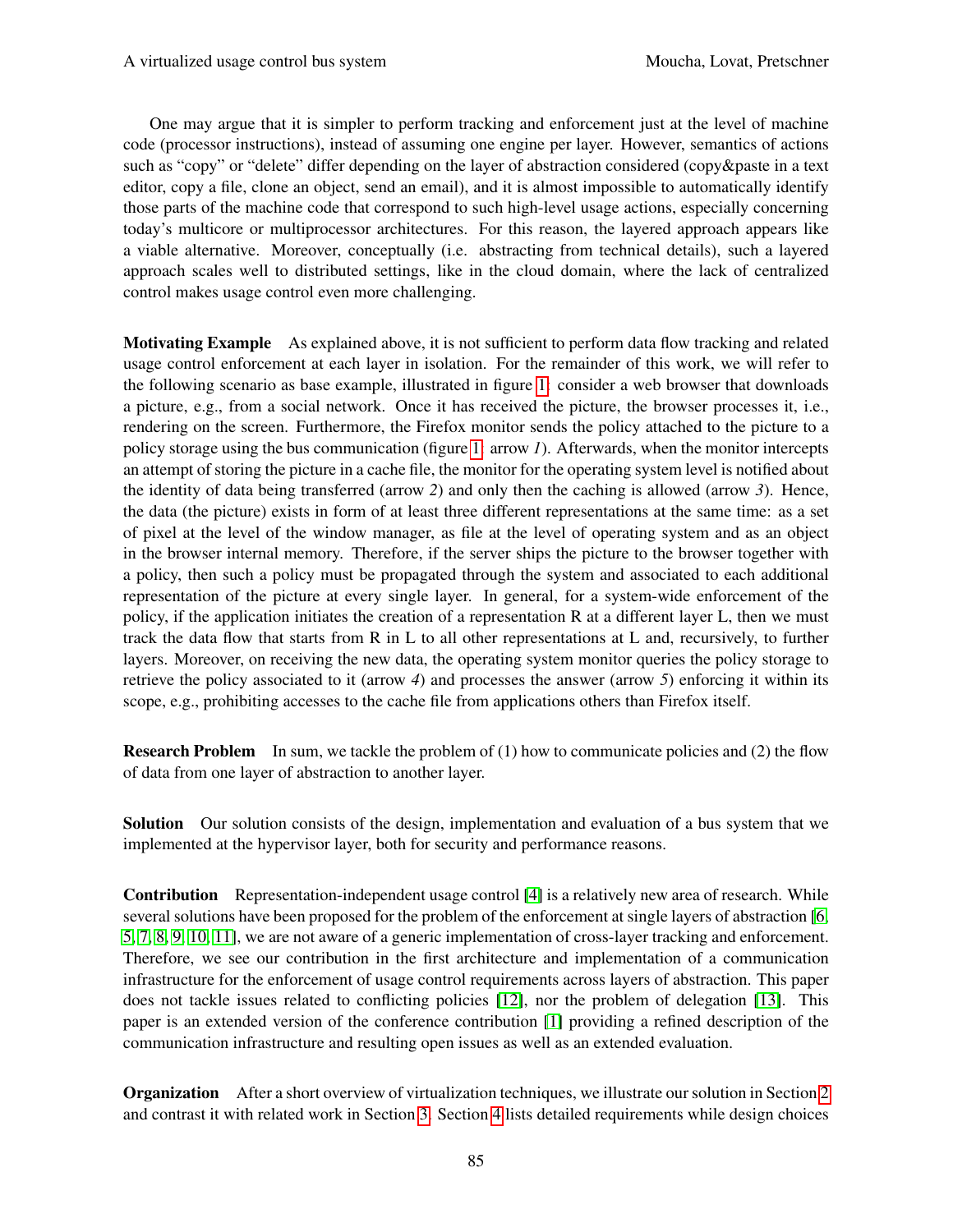

<span id="page-2-0"></span>Figure 1: Example of cross-layer monitor communication using bus system

and implementation issues are presented in Sections [5](#page-4-1) and [6.](#page-7-0) Evaluations of our system in terms of performance and security can be found in Section [7.](#page-9-0)

## <span id="page-2-1"></span>2 Background: Virtualization

While the basics of usage control have been introduced in Section [1,](#page-0-0) we recall the fundamentals of virtualization technology—on which our work builds due to the implementation of the bus in a hypervisor—in this section. We conclude this part by presenting the concrete infrastructure that we used to implement our system, the NOVA hypervisor.

Virtualization is a methodology of logically dividing computer resources of one physical machine, mainly hardware such as processor, main memory, network connectivity and others, into separate virtual machines executing their instructions independently of each other. The virtual machine monitor (VMM), often directly called *hypervisor*, is an application responsible for providing an environment in which several virtual machines ("guests") share the resources of one single host. This is achieved by controlling requests and responses for hardware resources. Hypervisors are divided in two categories, mostly differing in the capability of directly accessing hardware [\[14\]](#page-16-9). A *type-1 hypervisor* is a specialized system that runs directly on the host's hardware and that manages access requests from the guest OSs. In this configuration, only a minimal OS tailored for virtualization support exists between the host's hardware and guest system. I/O performance of the guest OSs is hence rather high. However, specialized hardware is required in order to support the additional hypervisor layer. A *type-2* (or hosted) hypervisor is a common user process running in a conventional fully-fledged OS. Therefore, its major application is in desktop virtualization solutions. Due to the required host OS, this solution usually does not perform as efficiently as the type-1 hypervisor but, on the other hand, does not pose any special constraint on the underlying hardware platform.

Virtualization techniques using type-1 hypervisors include paravirtualization, full virtualization and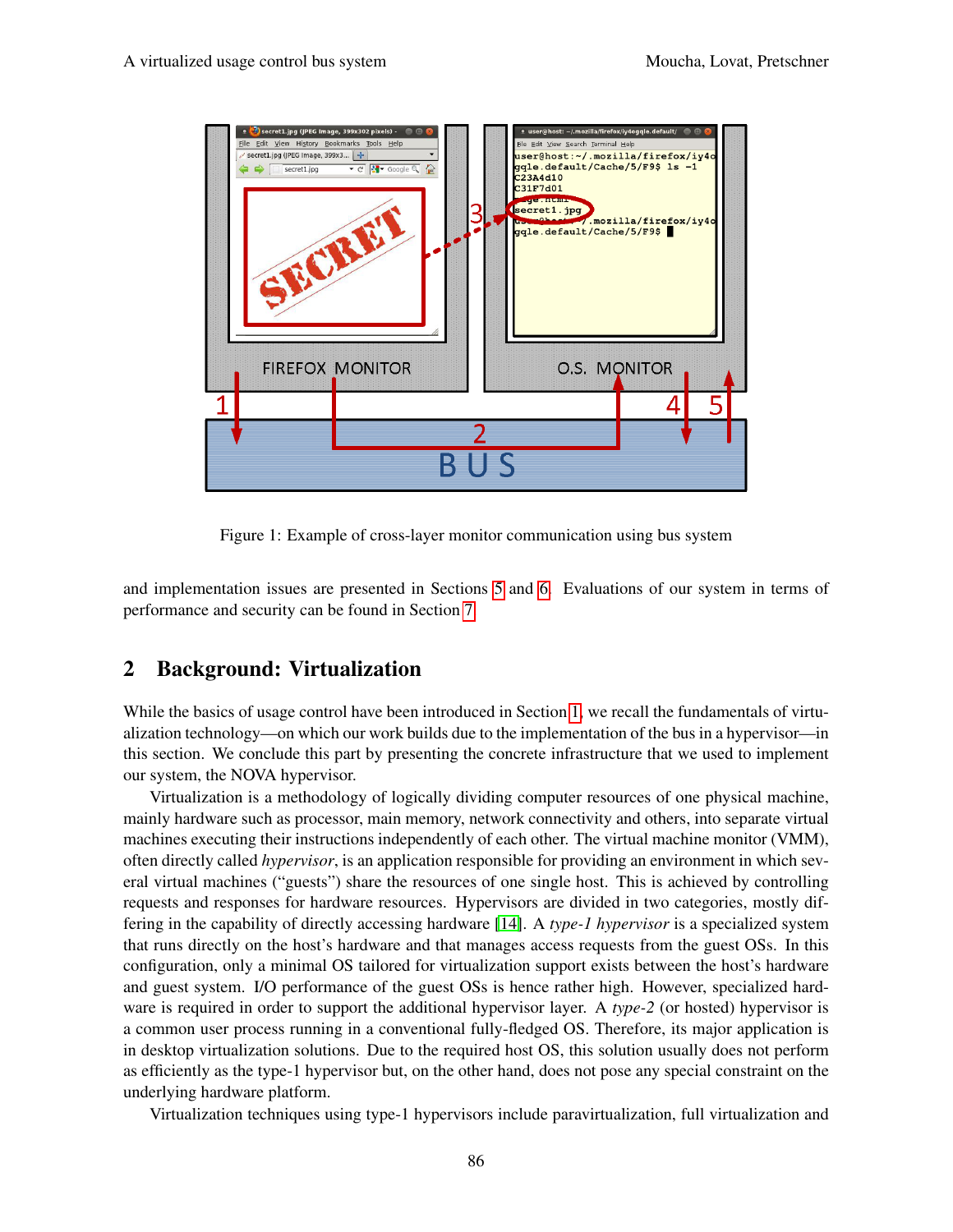hardware-assisted virtualization. Hardware-assisted virtualization is a platform virtualization approach that enables efficient full virtualization with help of hardware capabilities, primarily from the host processor. Paravirtualization requires adaptations of the guest kernels in order to use the hypervisor.

Because it is inappropriate to force data consumers to reinstall or rearrange their computer systems, our requirements for the bus infrastructure include the possibility of running the communication infrastructure for a generic preinstalled OS and with a minimal overhead concerning both, performance as well as disk usage. This precludes the use of a type-2 hypervisor, due to the decreased performance generated by the additional OS, and therefore requires the adoption of a full virtualization technique, considering the guest kernels' modifications needed by paravirtualization.

Recent processor generations provide hardware support for virtualization directly integrated in the CPU, namely Intel-VT (VT-x) or AMD-V. In addition to facilitating two different operation modes, for virtual machines and hypervisor respectively, these virtualization extensions offer an additional instruction, "VMCALL" [\[15\]](#page-16-10), for switching the execution context from the guest OS to the associated virtual machine monitor. This particular instruction will be the key support for the communication between bus infrastructure (in the host environment) and monitors (in the guest system). Due to the hardware situation during development, we used an Intel processor and the corresponding VT-x virtualization extensions during design and implementation, but the same concepts and techniques are applicable to appropriate AMD processors.

One virtualization environment for the desired communication infrastructure is the NOVA OS Virtualization Architecture [\[16\]](#page-16-11), a type-1 hypervisor solution. By applying microkernel construction principles in the area of full virtualization, NOVA bridges the gap between traditional microkernels and hypervisors to minimize the trusted computing base of the architecture [\[16\]](#page-16-11). Following the design criterion of component-based software engineering and the security principle of compartmentalization, NOVA consists of three functional separated parts: the microhypervisor itself, the root partition manager (called Sigma0) and the Virtual Machine Monitor (VMM). To minimize the attack surface, one instance of the VMM is responsible for just one virtual machine. Each of these components, as well as device drivers for bridging physical and virtual devices, additionally follows the principle of least privilege for maintaining a high level of security. NOVA provides a suitable framework for our work, mainly due to its architectural design and in particular to the component-based development and to its focus on security aspects. The entire communication infrastructure can be developed as a separate entity, requiring only minimal changes to the basic architecture. By using a type-1 hypervisor, no additional host OS is required, thus minimizing modifications and workload on the data consumer's system.

## <span id="page-3-0"></span>3 Related Work

Related work are cited throughout the text. Additionally, virtualization environments such as the introduced NOVA architecture usually provide the possibility for inter-domain communication between virtual machines. The Xen hypervisor uses XenBus for this connection [\[17\]](#page-16-12). Furthermore, several communication interfaces inside the OS exists. This includes common bus systems such as D-Bus [\[18\]](#page-16-13) and generic inter-process communication like local sockets or shared memory. Several existing research projects introduce hypervisors dedicated to different specialized functionalities, like Bitvisor [\[19\]](#page-16-14), Tiny Virtual Machine Monitor [\[20\]](#page-16-15) or SecVisor [\[21\]](#page-16-16). The latter as a hypervisor dedicated to security functionality, especially harddisk encryption. Although all of the presented possibilities can be extended for solving our introduced problem, we are not aware of a solution providing an external bus system for a fast and secure communication between common applications inside the virtualized operating system.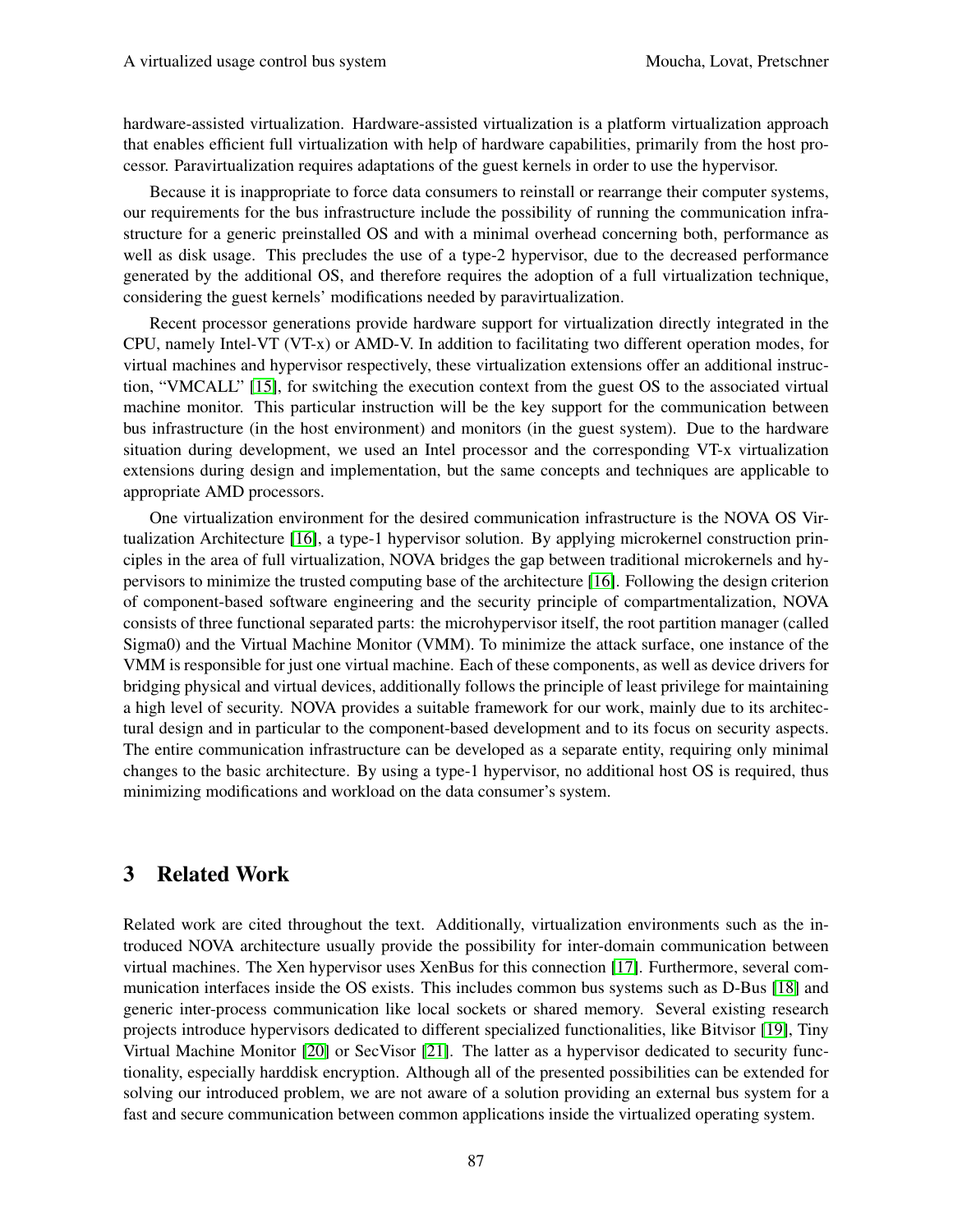## <span id="page-4-0"></span>4 Requirements

Our goal is to provide a secure and fast communication infrastructure for usage control-related message exchange across different levels of abstraction, illustrated in the introduction in figure [1.](#page-2-0) The infrastructure should also provide an interface for storing and retrieving data from/to a predefined secure location (requirement 2 below). Here *data* refers to both policies for enforcing usage control as well as data usage information. Data usage information, for instance, includes the number of times a file has already been accessed if a related policy restricts the number of accesses.

As explained in Section [2,](#page-2-1) the bus system has to be accessible independently of the data consumer's OS in which usage control monitors are executed, referred to as "platform independence of bus implementation" in requirement 1.1. Considering the amount and the extremely sensible nature of messages, security has to be considered as well, including tamper-resistant message exchange (requirement 4), secure storage location for policies and additional usage information (requirement 2), and high availability of the communication system (requirement 5) with as little performance overhead as possible (requirement 3). Data consumers usually have (OS-)administrator privileges and therefore can easily tamper in-memory solutions such as shared memory and terminate running applications and services, including existing bus systems. According to the security requirements this must not be possible in our solution. Instead of relying on existing solutions for bus systems or direct inter-process communication, we followed an approach that consists of "shifting" the usage-controlled system of the data consumer inside an virtualized environment that, in addition, provides the desired communication functionalities. Although tailored to usage control needs, the flexibility of the protocol design makes this solution easily extensible and suitable for other purposes.

As far as we know, bus systems out of the OS's scope for standard applications currently do not exist. In summary, we require a high level of security and performance, resulting in the following requirements:

- 1. Infrastructure for information exchange:
	- 1.1 Platform independence of bus implementation
	- 1.2 Minimal modifications to existing OS of the data consumer and virtualization architecture
	- 1.3 Virtualization of a preinstalled OS (data consumer's system) and extension to use communication functionalities
- 2. Shared, secure location for policy storage not modifiable from within the OS
- 3. Minimal performance overhead of communication infrastructure
- 4. Tamper-resistant message exchange
- 5. High availability of the communication system

## <span id="page-4-1"></span>5 Design

The NOVA architecture (see Section [2\)](#page-2-1) provides several options for our communication infrastructure. One is to implement the bus component as a secure application. This is possible because in addition to hosting several guests, the NOVA architecture can host stand-alone applications which are executed independently of any VM and detached from any OS. Instead, they operate in parallel with the instantiated guest systems in an isolated execution environment, consequently including their own memory address space. These applications are executed at the same level as the partition manager and the VMM in the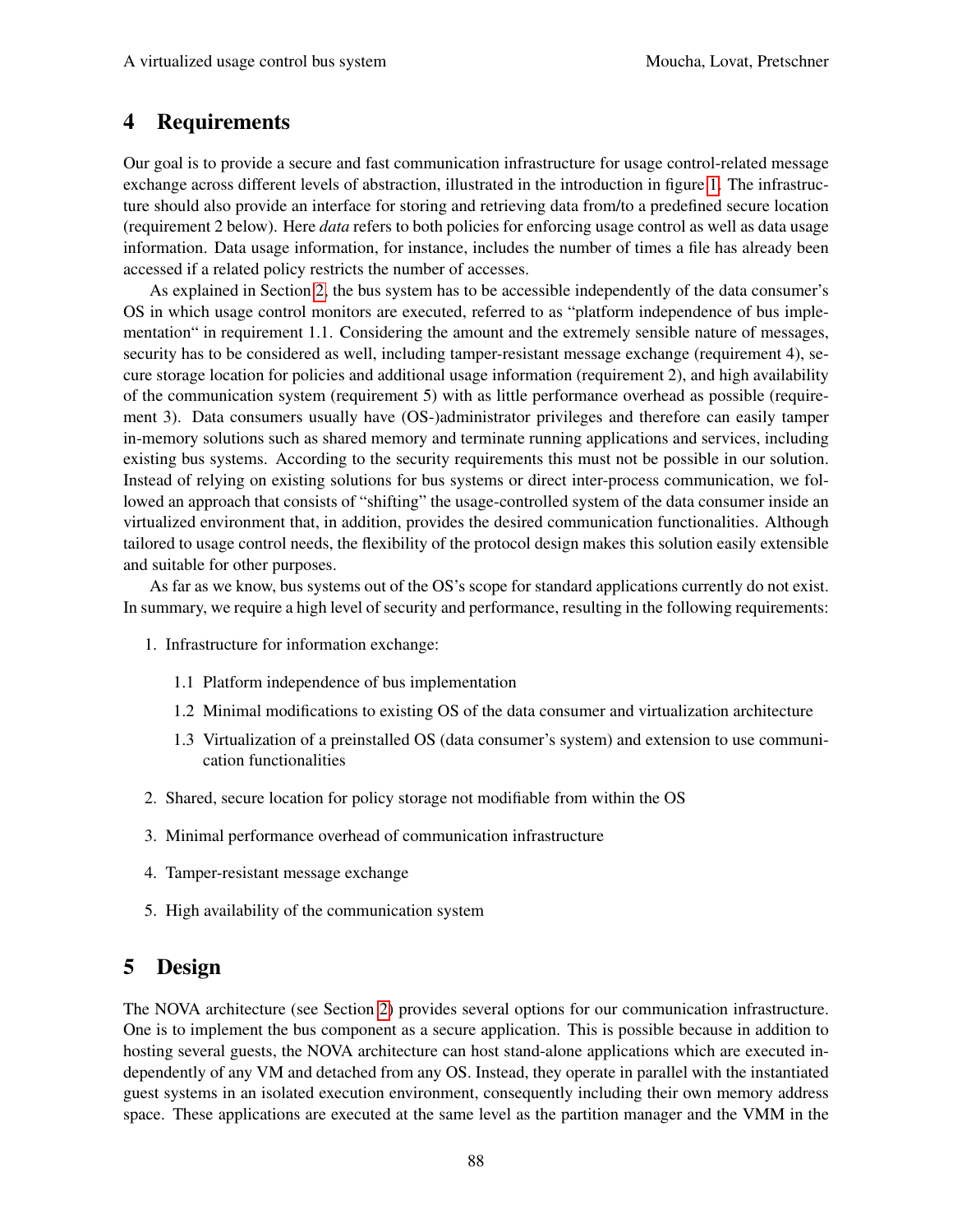hypervisor layer. Guest OSs inside VMs, operate in a special mode provided by the virtualization extensions and use the same protection ring as if they ran natively on the hardware. An effective isolation is thus achieved. The entire bus can be implemented in such a secure application, providing interfaces for the VMM associated with the usage-controlled VM.

Another option is to implement the bus component as a virtual device model, a purely softwarebased abstraction of hardware used by the guest systems to access existing physical devices. Virtual device models are usually a means to access a present physical correspondent of the emulated hardware; however, this connection to a physical entity is not mandatory. These device models are instantiated and managed by the VMM associated to the guest VM and can also be designed to access the bus component, without providing any device-specific functionality to the concerned guest OS. Basically, only a communication interface to the VMM is required.

Although only one guest OS is intended to be used in our context, separating the bus system from the concerned guest and the responsible VMM offers the opportunity to extend the solution across several VMs in future work. This scenario would provide one central bus authority for any registered usage control monitor in each VM.

However, sticking to the single-guest scenario addressed by our work, we decided to use the virtual device model, illustrated as *Device Drivers* in figure [2.](#page-6-0) The reason is that although a bus in a separate application provides stricter isolation, it also requires an additional step in the communication chain between usage control monitors and the bus component. This is due to the design of the message scheme of NOVA that does not allow direct communication between entities in its userland, i.e. between different VMMs or applications running at the hypervisor layer. Hence, the secure application solution results in necessary modifications of the NOVA architecture. In contrast, virtual device models are directly integrated into the VMM. Exemplary device model instantiations in figure [2](#page-6-0) include the virtual process *VCPU*, a virtual harddisk *HDD* in addition to the developed bus component *UCbus*. By initiating the VMM, designated virtual devices are instantiated. Both communication partners, the VMM and the bus component *UCbus*, can exchange messages using already existing communication interfaces for device models. This minimizes the required modifications: we only need to provide a handler for the communication between guest OS and VMM, which is mandatory in both design scenarios.

Communication chain Figure [2](#page-6-0) illustrates the required communication steps, indicated as arrows between involved components, for a usage control message (including a policy, a retrieval request for a policy, a usage event, the fact that data has been communicated from one layer to another, etc.). Once a communication has been initiated by a usage control monitor (the Firefox monitor in an exemplary Linux VM following the introduction's example), the first involved entity is the OS kernel; as shown in figure [2](#page-6-0) the first communication step *1.* is from the usage control monitor to the kernel module. An additional component between the kernel and the monitor is a userspace library, only used for encapsulating the required communication facility between userspace and kernel, therefore not mentioned in the communication chain figure. The kernel module is responsible for translating the given memory address, which is relative to the monitor's virtual address space, into the kernel address space. A mapping between both address spaces is required as the VMM and, afterwards, the bus component *UCbus*, need to read the message's content (e.g., a policy or a message about the creation of a new representation) directly from the memory of the monitor. The message is then forwarded to the VMM (arrow *2.*) associated with the VM hosting the guest OS. Due to spatial memory isolation in NOVA for every instantiated VM, the prepared memory address of the kernel cannot be accessed natively, neither by the VMM nor by the bus component. For this purpose, this memory address has to be mapped into another appropriate address space of the VM itself. The *Partition manager* provides an interface for this translation (figure [2:](#page-6-0) arrow *3.*). Finally the last communication step is in the responsibility of the VMM to forward the message with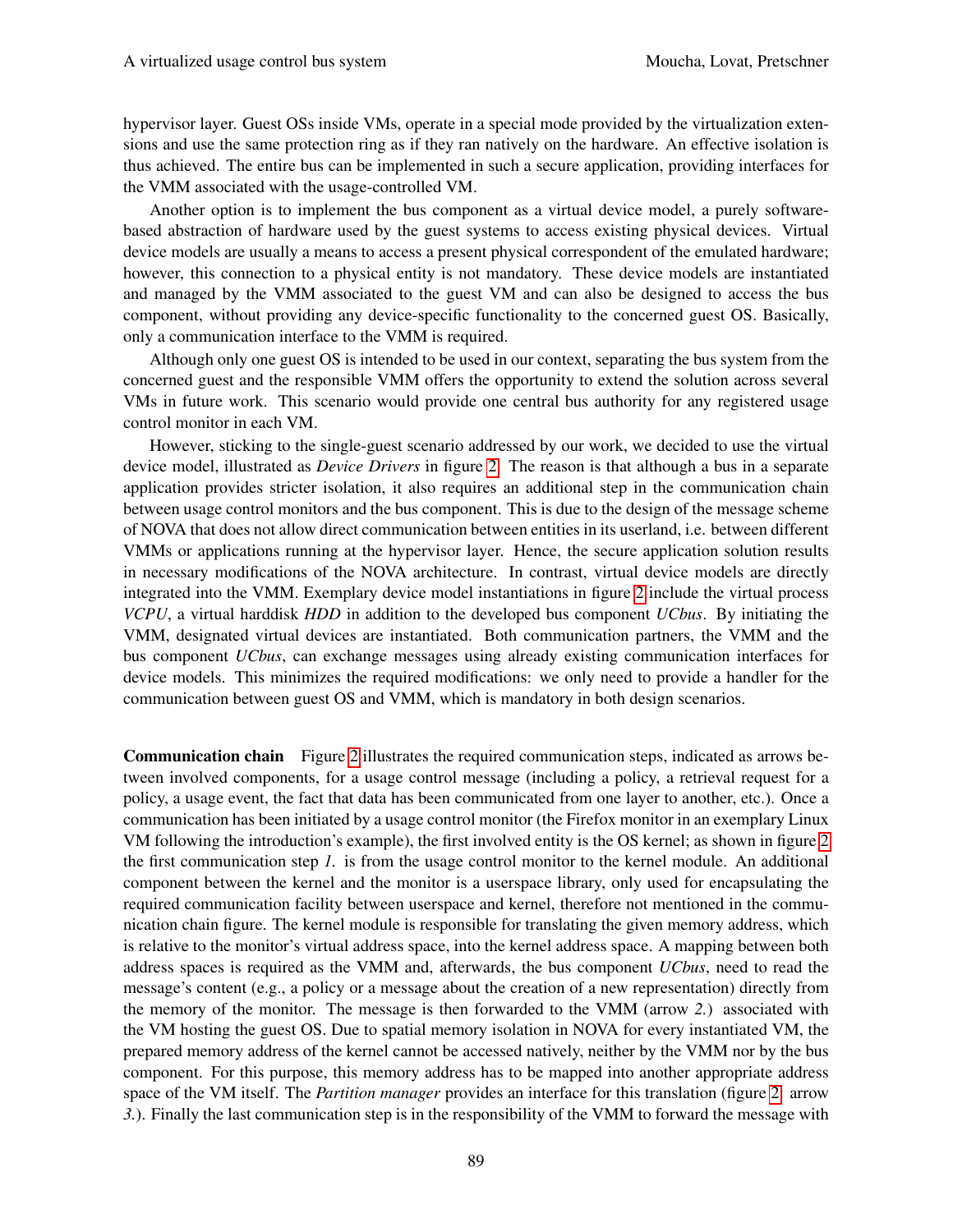

<span id="page-6-0"></span>Figure 2: Communication chain: Messages to bus component

the translated memory address to the bus component (figure [2:](#page-6-0) arrow *4.*).

Here the message is processed and depending on the original purpose finally transmitted to the receiving entity. As shown in figure [3,](#page-7-1) for a notification the message is forwarded to another monitor (dotted arrow). Following the introduction's example this is the usage control monitor responsible for the operating system (OSm). For messages concerning policies or data usage information such as storing or retrieving, they are forwarded to a central policy storage (dashed line), which is also instantiated by the virtual machine monitor similar to the bus component itself.

Communication protocol In order to exchange usage control information, different types of messages have to be considered. First of all, to avoid malicious entities joining the communication, each usage control monitor must be registered to the communication infrastructure. During this registration, the monitor submits its observation interface and receives a unique monitor identifier. This observation interface identifies the layer of abstraction in which the monitor can enforce a given policy, e.g., file access, windowing system or Firefox application. In order to identify valid communication partners, a OS specific process identifier *PID* must also be submitted during the registration process. This authorization check is also discussed in section [7.2](#page-11-0) (assumption A.2). Additionally, registration allows for later communication with monitors whose monitor ID is currently still unknown, by using the submitted observation interface as receiver. Moreover, there exists a second type of messages, used for storing and retrieving policies and usage information from the shared storage.

A notification message type has also to be provided: the receiver, identified either by a monitor ID or an observation interface ID, has to be notified about the presence of a message to be retrieved. This includes the notification to other monitors for enforcing a given policy or tracking the information flow. Because the communication from the bus to the guest system operates asynchronously via interrupts, the notification information has to be stored temporarily until the receiver monitor fetches the message upon receiving the IRQ. Finally, an interface for fetching a buffered message has to be provided. A summary of necessary message types is given in table [1.](#page-7-2)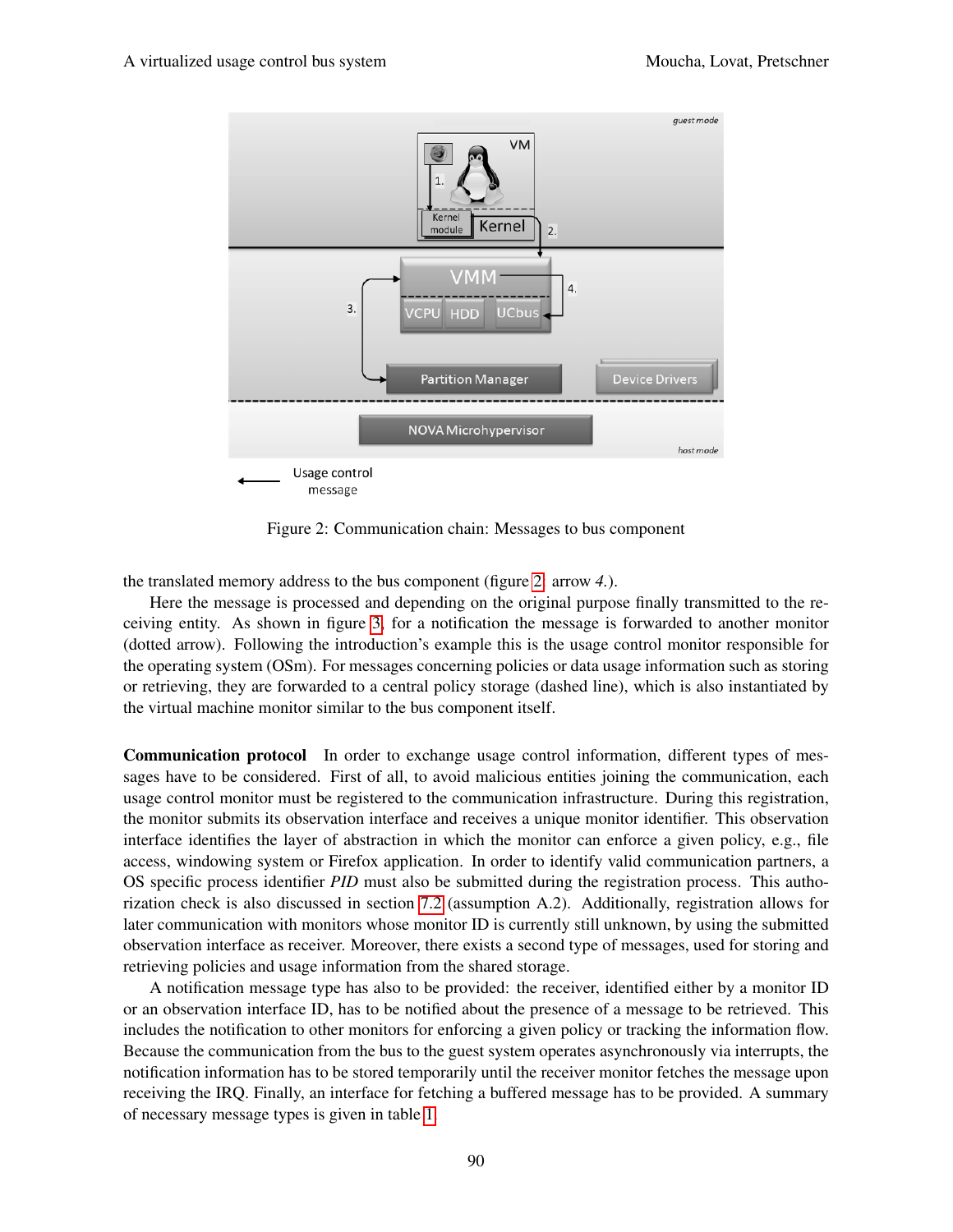

<span id="page-7-1"></span>Figure 3: Communication chain: Processed messages

| Message type  | Description                               | Required parameters (with appropriate     |
|---------------|-------------------------------------------|-------------------------------------------|
|               |                                           | content type)                             |
| Registration  | Register monitor to bus for validation of | Monitor observation interface (ID), pro-  |
|               | later communication attempts              | cess identifier (ID)                      |
| Store policy  | Store policy in shared policy storage     | Policy (memory address)                   |
| Get policy    | Retrieve policy from shared policy stor-  | Policy or data item, receiver buffer (ID, |
|               | age                                       | memory address)                           |
| Notification  | Notify another monitor for enforcing de-  | Monitor or observation interface, policy  |
|               | noted policy or protecting given data     | or data item (ID, ID)                     |
|               | item                                      |                                           |
| Fetch message | Fetch temporarily stored message from     | Receiver buffer (memory address)          |
|               | <b>bus</b>                                |                                           |

<span id="page-7-2"></span>Table 1: Communication protocol: Message types

# <span id="page-7-0"></span>6 Implementation

After describing and motivating the architecture in the last section, we now sketch the implementation of the communication infrastructure. We consider each component involved in the communication chain together with its interface to other components.

The userspace library, the connector to the monitors, is designed as a common API library so that it can be used easily by monitor developers. It has to provide an interface for encapsulating the required communication with the kernel module for all introduced message types of the communication protocol. The kernel module, responsible for translating given memory references from the user address space into the physical address range of the virtualized OS, is implemented using the process filesystem *procFS* for communication with user applications. To separate the monitor registration from other message types,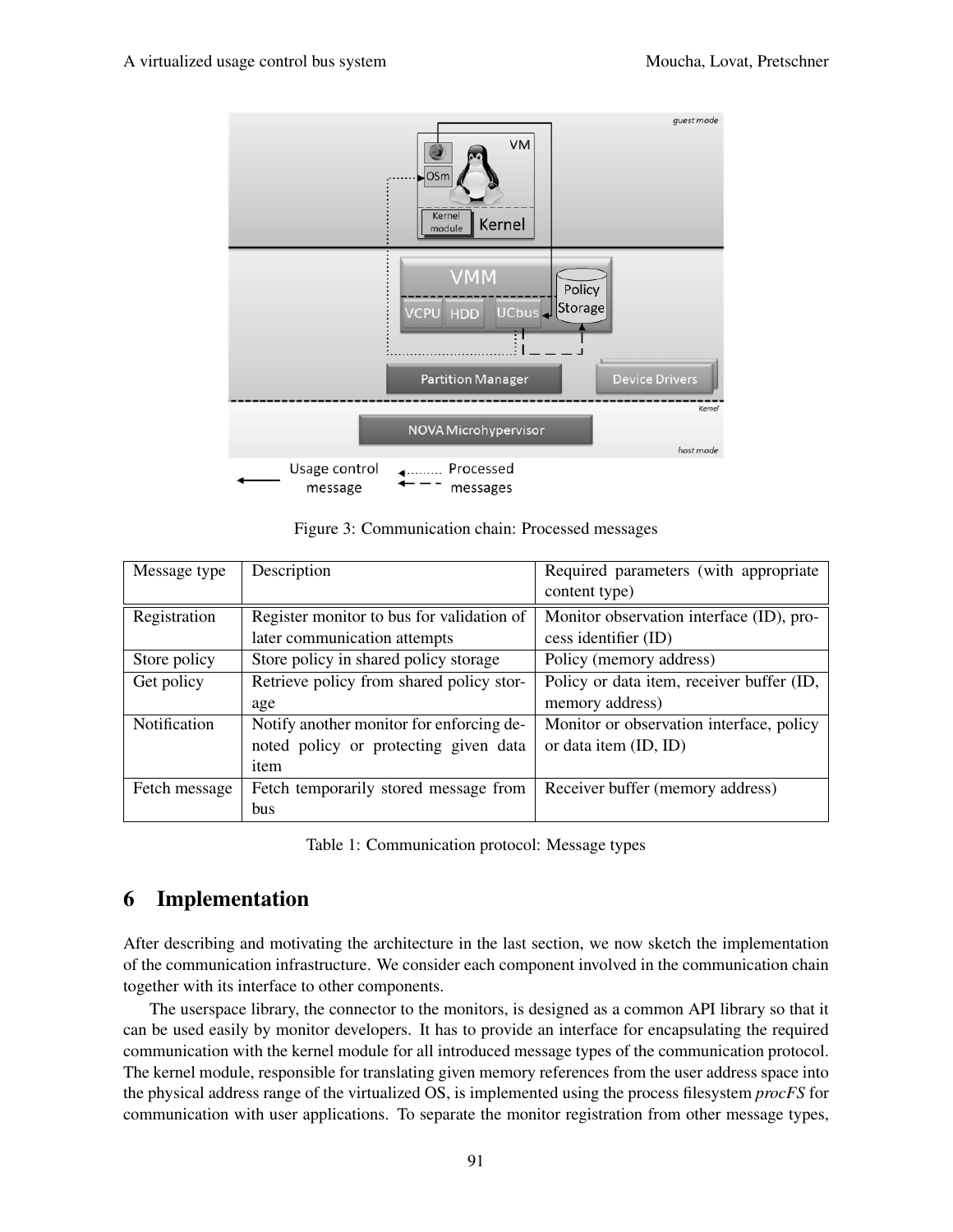one generic communication line is solely dedicated to registrations whereas another unique communication interface is prepared for each monitor after a successful registration. For the communication with the virtualization environment, the *VMCALL* instruction from the virtualization extensions is used to escape the execution context of the OS and jump to a predefined handler in the associated VMM. The inverse direction for communicating with the virtualized OS is implemented using interrupts. The kernel thus has to register an IRQ handler for this task. Following requirement 1.2, the only modification in the VMM is the handler method for receiving VMCALLs from the guest. For the required address translation, a message for accessing the guest's memory is sent to the partition manager Sigma0 using existing communication capabilities of NOVA. Finally, the usage control message is forwarded to the bus component, where it is processed according to the message type.



<span id="page-8-0"></span>Figure 4: Notification to other monitors

Revisiting the example from the introduction, the notification behavior is illustrated in figure [4:](#page-8-0)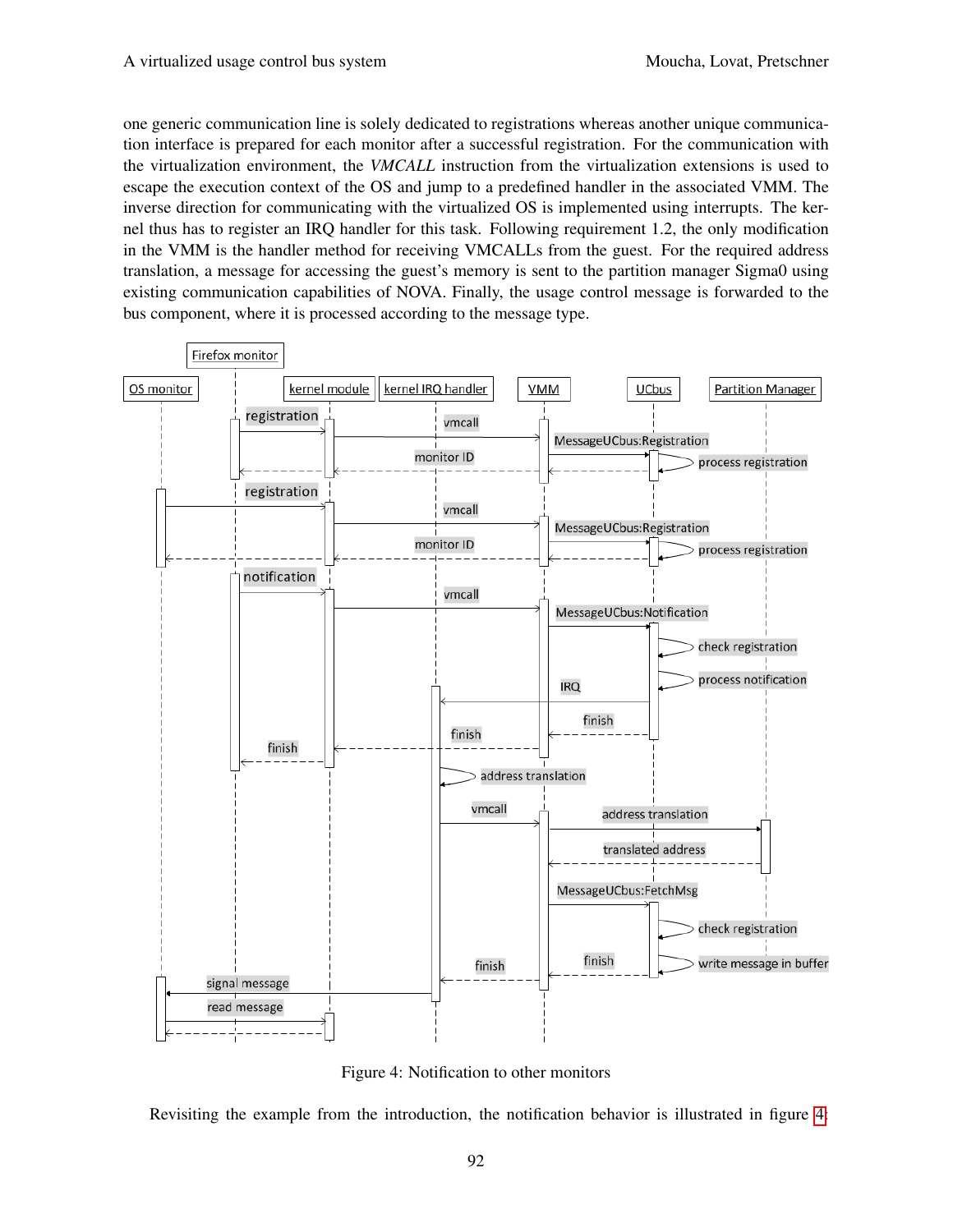The monitors for Firefox and the OS first have to register with the bus. After receiving a web page with sensitive content including an appropriate usage control policy, the Firefox monitor automatically generates an appropriate policy for protecting the cache files from unauthorized reading, stipulating that any other application except Firefox itself is not allowed to read the cache entries. This policy is stored in the shared policy storage, and the OS-level receiver monitor, capable of controlling file access, is informed with a notification message. Afterwards, the OS monitor has to protect the cache file; this as well as the policy generation and storage procedures are not shown in figure [4,](#page-8-0) which only depicts the behavioral schema of registration and notification, respectively.

# <span id="page-9-0"></span>7 Evaluation

Requirement 1 (Section [4\)](#page-4-0) and its sub-requirements are met by design: establishing the communication infrastructure in the virtualization environment provides the possibility to use the bus functionality regardless of the actual operating system of the data consumer. Due to the implementation of the bus component as virtual device model, the virtualization architecture was only modified for providing a handler for the *VMCALL* instruction, whereas the guest OS was not modified at all, but rather extended to support the communication interface. Such an extension only relies on those mechanisms provided by OSs to append additional functionalities, e.g. loading a kernel module. The NOVA architecture offers the opportunity to use a preinstalled operating system as guest VM, complying with requirement 1.3. In the following, we provide evidence that the other requirements are satisfied as well.

## 7.1 Performance

We evaluate the performance of the communication infrastructure, i.e., the message exchange between one monitor and the bus component, as well as the communication between two monitors using a notification message. To do so, we compare our solution to the software-based bus implementation D-Bus [\[18\]](#page-16-13) providing the same functionality and message interface, and factor out the impact of the virtualization infrastructure by evaluating the following scenarios:

1. Debian Linux in NOVA: UCbus implementation

This scenario consists of our solution with the bus component in the NOVA virtualization environment. The guest OS is a common Debian Lenny installed natively on a physical harddisk.

2. Debian Linux native: D-Bus implementation

The guest OS mentioned in scenario 1 is booted as native OS without the virtualization environment. Using the system's D-Bus daemon, monitors can exchange messages using an interface similar to the solution of this paper, but via the D-Bus.

3. Debian Linux in NOVA: D-Bus

To illustrate the impact of the virtualization environment, performance is evaluated for the same D-Bus implementation as introduced in scenario 2. Instead of using the OS natively, it is integrated into a virtual machine using NOVA.

For the performance evaluation, we considered message bundles instead of single messages. The introduced message types differ solely in the necessary processing in the bus component. Especially for storing and retrieving a policy, a memory copy operation is involved, whose execution time depends on the size of the actual policy. In general for sending a message to the bus, the communication chain is the same, whereas for a notification message also the rearward direction has to be considered. There, the destination monitor identifier and notification content has to be stored temporarily and subsequently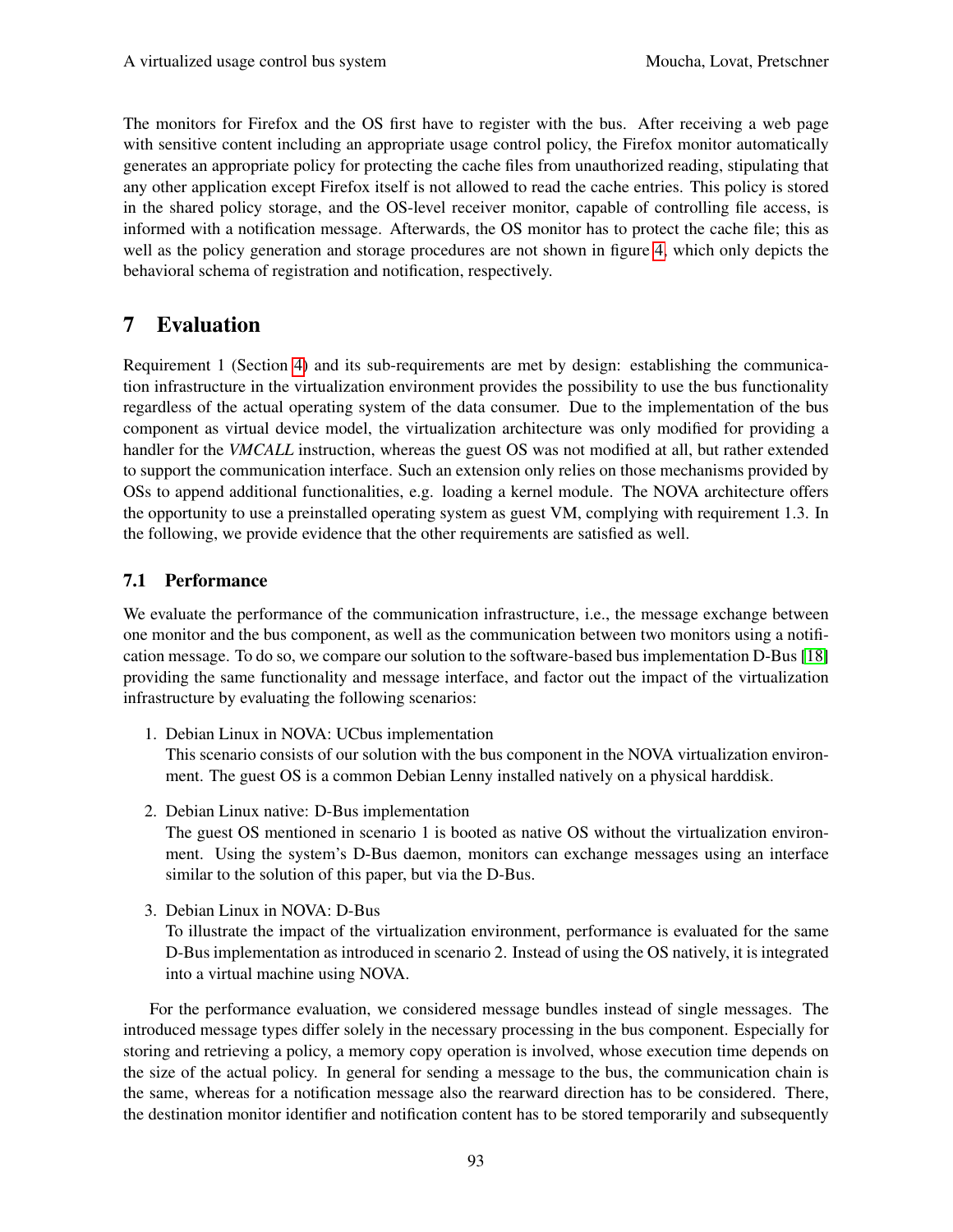fetched by the receiver. In sum, for messages related to policy storage, a higher computational effort is required whereas for notifications the communication chain is more complex. In future application scenarios with different monitors exchanging messages, not only one message type is used but rather several. Therefore it is reasonable to combine several messages in a bundle for the evaluation. Hence, these message bundles consist of one message for storing and for retrieving a policy. Additionally, one notification message is included. Policy retrieval as well as notification messages have random values for the destination monitor and the concerned policy.

For each of the three scenarios, we measured the overall time consumption for the same evaluation procedure: After preparing the kernel module or accordingly initiating the D-Bus daemon, 15 simple applications processes acting as usage control monitors were executed in parallel. Each monitor registered at the bus and continued with sending a given amount of message bundles. All measurements are performed on an IBM Lenovo T60 with an Intel Core2 Duo T7200 2.0GHz, 2GB main memory and a solid state harddisk in SATA AHCI mode for booting the virtualization environment and OS. The result of the performance evaluation is shown in figure [5.](#page-10-0)

![](_page_10_Figure_4.jpeg)

<span id="page-10-0"></span>Figure 5: Performance Evaluation

We can see an almost linear correlation between time consumption and the amount of exchanged message bundles for all considered scenarios. It is evident that scenario 1, with the solution we describe and advocate in this paper, provides the fastest message exchange, followed by the D-Bus implementation in a natively booted OS. Hence, in terms of performance, our hypervisor-based solution is the fastest. By design, this includes the requirement of using the NOVA virtualization environment, which in fact decreases the overall performance of the data consumer's system. The impact of the virtualization environment itself is evaluated as comparison between scenarios 2 and 3. For this work the employment of a virtualization technique was intended, and this observation hence refers not to a drawback but rather a given fact.

In sum, our communication infrastructure provides satisfactory performance results, thus complying with requirement 3, "Minimal performance overhead." Although direct communication using well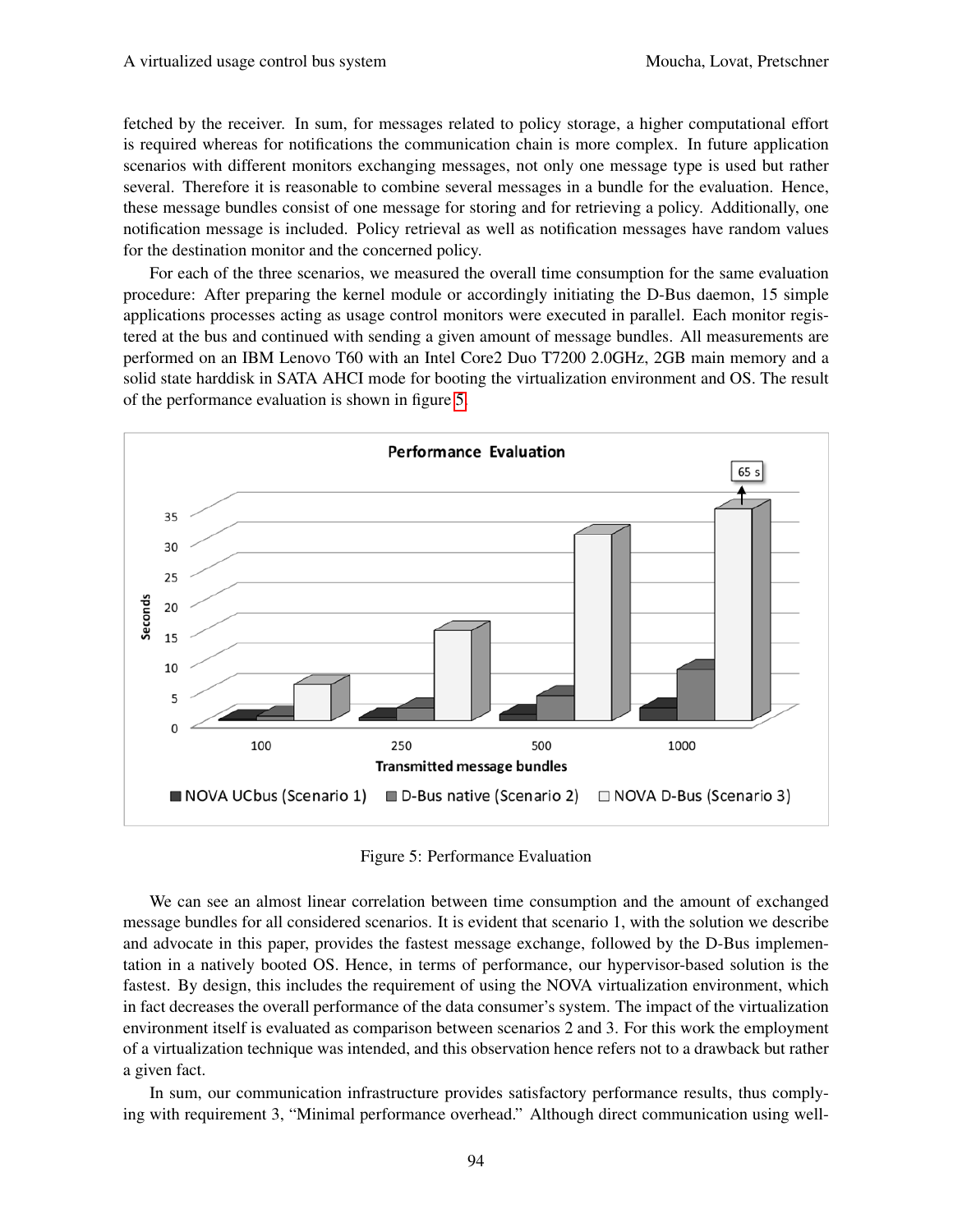known inter-process communication between the monitors is faster, it implies major drawbacks conflicting to the introduced requirements, as explained in section [4.](#page-4-0)

### <span id="page-11-0"></span>7.2 Security

Considering attacks to the usage control environment, the main issue is a user trying to subvert installed usage control mechanisms, i.e., deployed policies. Usually the system is under exclusive control of the user, especially in the distributed environment considered in this work. Therefore, the basic attack scenario is as follows: a user in the role of data consumer inside the virtualized OS tries to circumvent the usage control environment to gain more privileges and to initiate actions the policy prohibits. This is possible using two different attacks:

- 1. Modifying content of messages exchanged between monitors
- 2. Preventing message exchange by attacking the availability of the communication infrastructure

This work's focus is on the communication infrastructure. Therefore, exploiting vulnerabilities of the monitors is out of the scope of our analysis because monitors are not part of this work and provide their own security analysis, resulting in the first assumption:

A.1 No vulnerabilities in usage control monitors

Additionally, attacks on the virtualization environment NOVA are neglected, because it is an ongoing development project currently still in a pre-release state. Thus breaking out of the VM and directly attacking the bus component might be possible, but is not further investigated in this work, leading to the second assumption:

A.2 No vulnerabilities in the virtualization environment

One important attack possibility concerns the authenticity of the monitors trying to register with the bus as introduced in section [5.](#page-4-1) A malicious user could implement his own application with the intention to store faulty or compensating policies or sending illegal notifications. Therefore, checking the authenticity of validated and trustworthy monitors is essential. Using techniques from trusted computing, also introduced later as countermeasures against other attacks, the integrity and authenticity of applications can be guaranteed. As this attack is not related to the communication infrastructure, it is mentioned only for completeness but induces a new assumption:

A.3 Monitors are authentic

The first attack scenario, modifying inter-monitor messages, requires an attacker to intercept the messages and modify the content while the message is processed in a component involved in the communication chain. Following the mentioned assumptions, possible attack points are either the userspace library or the kernel module, as shown in figure [6.](#page-12-0) The userspace library is a shared library exclusively designed to increase the usability of the communication interface for monitor developers. As all attacks are based on the dynamic linking property of the OS for the library, a possible solution for preventing such attacks is to use a static binding or directly communicating with the kernel module. The latter opportunity decreases the usability for monitor developers, but completely prevents this attack possibility.

The second potential attack point is the kernel module, mainly responsible for address translation from the user address space into guest physical addresses. The communication interface between kernel and user space using procFS depends on persistent structures for storing data related to the appropriate entry in the process filesystem. Due to the persistence during module lifetime, it can be modified by other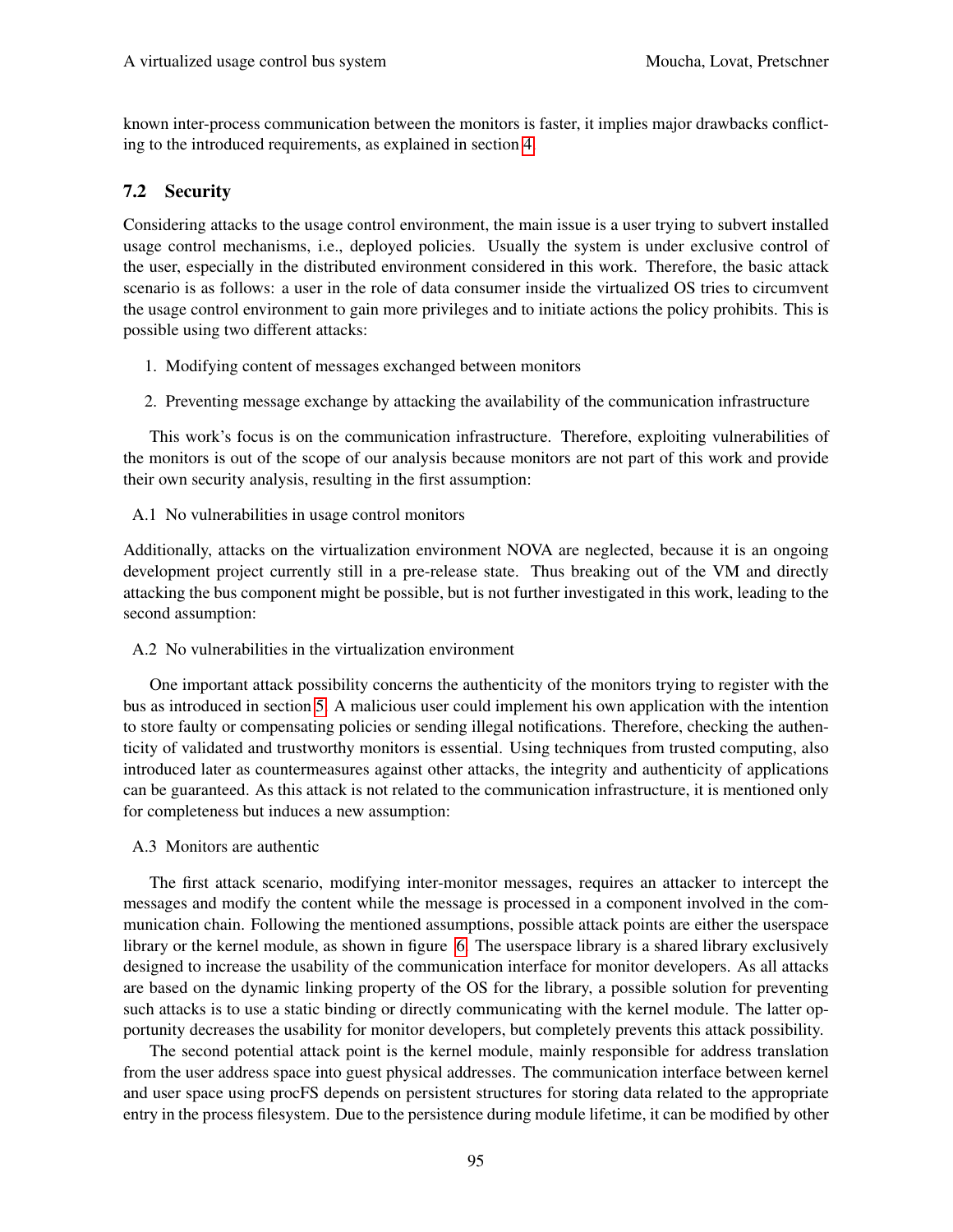![](_page_12_Figure_2.jpeg)

<span id="page-12-0"></span>Figure 6: Attack tree: Modifying messages exchanged between monitors

kernel modules inserted by a malicious user at runtime. This modification includes the procFS entry itself (e.g. callback function pointers) and the associated internal buffer. A malicious user can change the function pointers or the buffer content to modify the notification message or the policy a monitor has requested. Both attacks are highly severe for the usage control environment, but in practice induce a race condition: the buffer content is only relevant until the receiver monitor have read it. Usually, this time slice appears sufficiently small to prevent a systematic modification of the buffer.

Considering function pointers, a kernel module is vulnerable to other potentially malicious modules. Therefore attacks to the kernel module cannot be prevented completely from the communication infrastructure itself, but rather require a protection of the kernel's integrity, provided for example by [\[21\]](#page-16-16). We have to assume the security of the kernel by either such a protection mechanism or disabling support for dynamically loading kernel modules and statically integrating the contributed kernel module for the communication infrastructure:

#### A.4 Persistent memory protection in kernel modules

The second attack scenario pertains to availability. As shown in figure [7,](#page-13-0) one approach attacks the virtualization environment. Following assumption A.1, the only way is to boot the data consumer's OS natively without the NOVA architecture to disrupt the communication chain. The presence of NOVA in the boot process can be verified by using a specific boot loader such as Trusted Grub, which creates hash values of every component involved in the boot process, e.g. boot modules, to establish a core root of trust for measurement [\[22\]](#page-16-17). Except the hardware requirement of a TPM, this solution introduces no further dependencies, but guarantees a valid boot sequence.

As shown by the attack scenario for modifying messages, other attack points refer to the userspace library and the kernel module. The already introduced countermeasures with using a static library or directly communicating with the kernel decrease the maintainability of the infrastructure but completely prevent this attack possibility.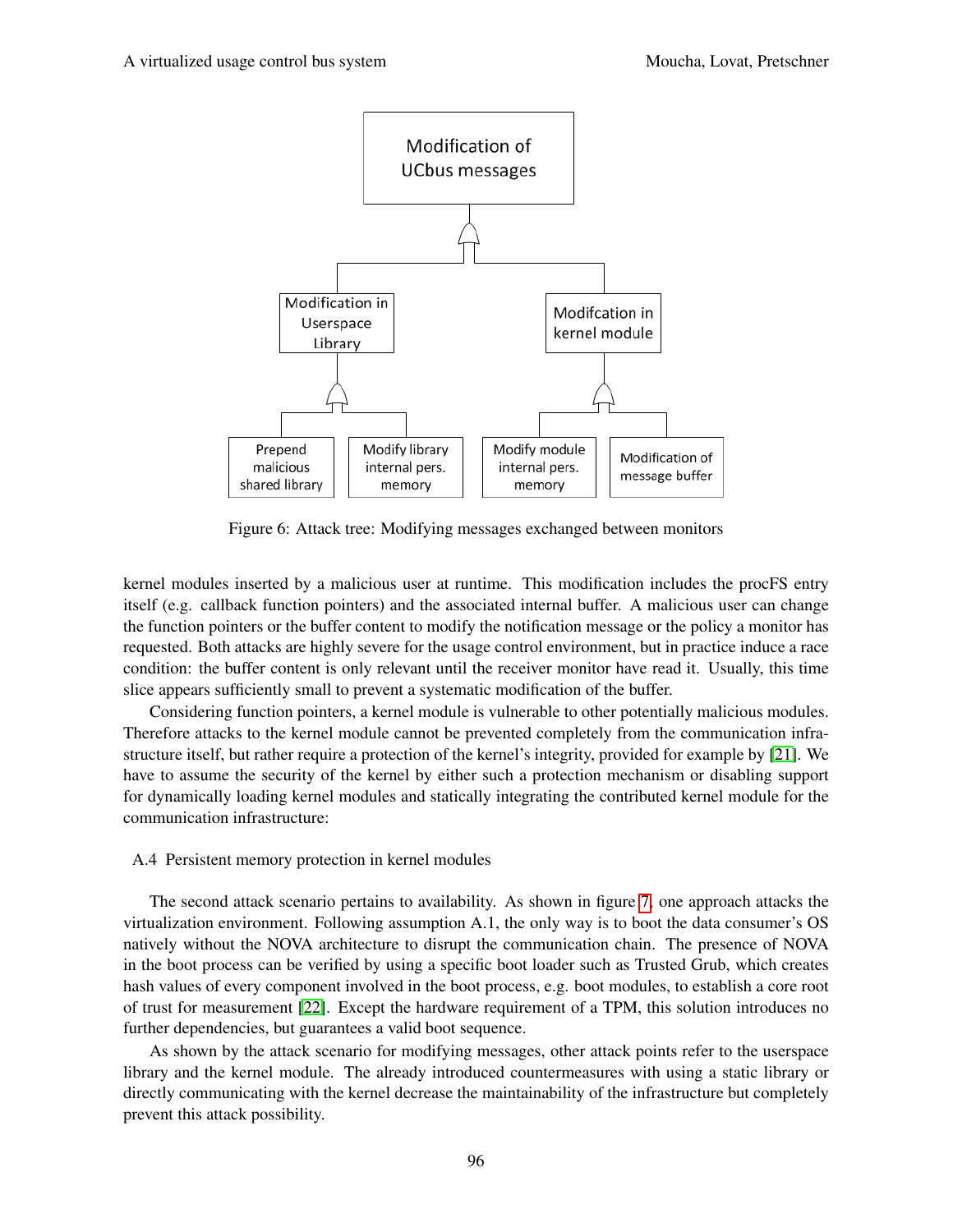![](_page_13_Figure_2.jpeg)

<span id="page-13-0"></span>Figure 7: Attack tree: Availability of communication infrastructure

For the kernel module a new attack node is shown in the attack tree. By modifying the associated IRQ, completely deallocating the binding to the IRQ or more sophisticated attacks such as directly accessing the APIC (Advanced Programmable Interrupt Controller) or modifications at the resource allocation of the PCI structures, any notification from the UCbus remains unnoticed in the kernel module and therefore in the usage control monitors. Although this issue affects mainly notification messages between monitors, the other messages types are vulnerable to modifications of the procFS entry as well. As explained above for attacks on the kernel module for modifying the message content, either a runtime check of the kernel's integrity is required, or a trustworthy kernel without module support is used for booting the system, additionally with guaranteeing the trustworthiness of components involved in the boot procedure using Trusted Grub.

The last attack scenario on the kernel is a denial-of-service attack on the communication infrastructure. The entire communication is limited to registered monitors by checking their process identifier (PID) used in the registration. Therefore either forging the PID is necessary or a flooding with registration attempts. PID forging clearly requires a modification of the appropriate kernel mechanisms for assigning these identifiers. Although using another process ID will introduce serious problems with respect to the system's stability, this attack might be possible. The introduced checking of the kernel integrity and relying on a trustworthy kernel using Trusted Grub inhibits any malicious modification at the kernel code, thus also a forging of the PID required in this attack scenario. Another DoS uses registration messages for flooding the bus system. However trying to decrease the availability of the communication infrastructure directly falls back to the performance of the overall system of the data consumer. Therefore a malicious user basically thwarts himself with attacking the bus system using a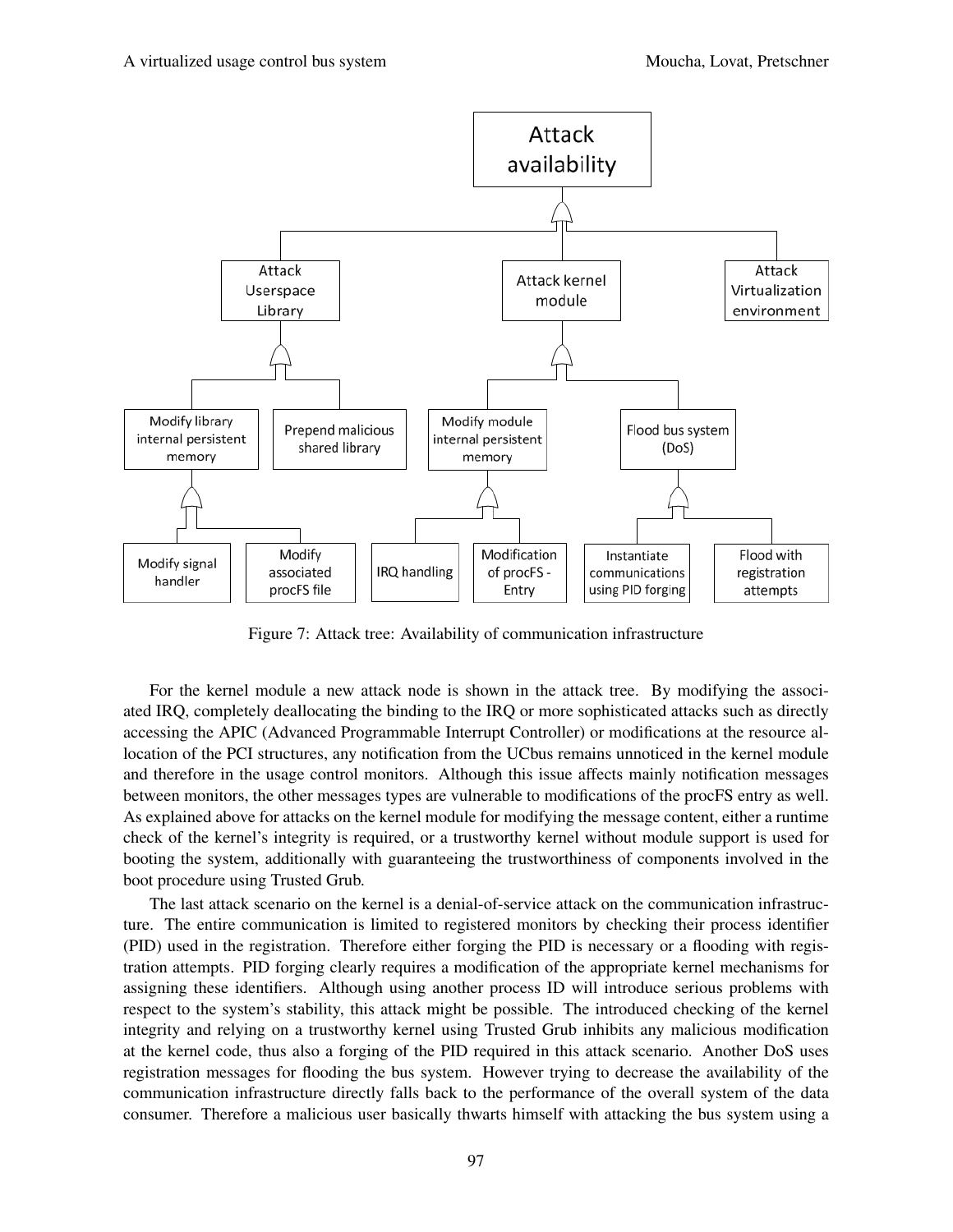DoS attack. Finally this attack scenario implies a high severity but only a very limited applicability due to the explicit consequences for the attacker.

In sum, we can conclude that the communication infrastructure is secure under the mentioned assumptions. Assumption A.1 and A.3 refer to the communication endpoints in the OS, namely the usage control monitors. This work focuses on the infrastructure for message exchange. Therefore, the monitors and the virtualization environment NOVA and especially their security are not covered in this work. Finally, only assumption A.4 that requires a protection mechanism of the kernel's integrity is rather a strong condition. Using a static kernel image without module support induces high restrictions for the affected user. Providing a runtime verification of the kernel integrity requires further modifications at the system in addition to further performance overhead. However protecting the kernel against malicious modules is suggested, although the attack risk without any guardian is acceptable due to the timing issue. Using such a verification technique in addition to Trusted Grub offers the possibility to detect at least any modification for attacking the availability, and therefore the data provider can deny to deploy his data in such a case.

## <span id="page-14-0"></span>8 Future work

Recalling Section [7,](#page-9-0) regardless of the specific solution adopted to provide their connection, authentication of monitors is still an open question. This issue, together with an improved model for sensitive data tracking across layers of abstraction, is the subject of current investigations: without an appropriate information flow model, the automatic generation of notification messages is not possible. Moreover, a refined model and a language are needed to specify and translate policies that simultaneously address representations at different layers [\[4\]](#page-15-2). These issues, albeit orthogonal to the contributed solution, are mentioned for completeness, since they are relevant for our vision of a comprehensive usage control environment.

In terms of future developments, the platform-dependent components of our infrastructure should be ported to other operating systems like Microsoft Windows or Apple Mac OS X. This requires the extension of NOVA for booting these operating systems and the existence of usage control monitors for such environments.

Next, we want to investigate the feasibility of extending the communication infrastructure to connect monitors, or in general, processes, *across* different virtual machines. Although this process introduces a plethora of new technical issues, the interface between monitors at two different layers would be conceptually the same, be the two layers in the same machine or not. Moreover, the usefulness of a fast, secure and reliable way to communicate with another machine (virtualized on the same platform) is beyond mere usage control purposes, in particular considering the increasingly prominent role of cloud architectures nowadays.

Last, but not least, we want to look into deployment strategies to easily distribute our communication infrastructure to data consumers.

## 9 Conclusions

With this work, we addressed the problem of connecting usage control monitors at different layers of abstraction. The simultaneous existence of multiple representations of the same data within the system (and the need of connecting all of them) requires data-flow tracking monitors to exchange information, possibly across different levels of abstraction; this is required in order to maintain a consistent state of data distribution among the system. Considering the amount and the extremely sensible nature of the messages exchanged, performance and security issues are key factors to be taken into account.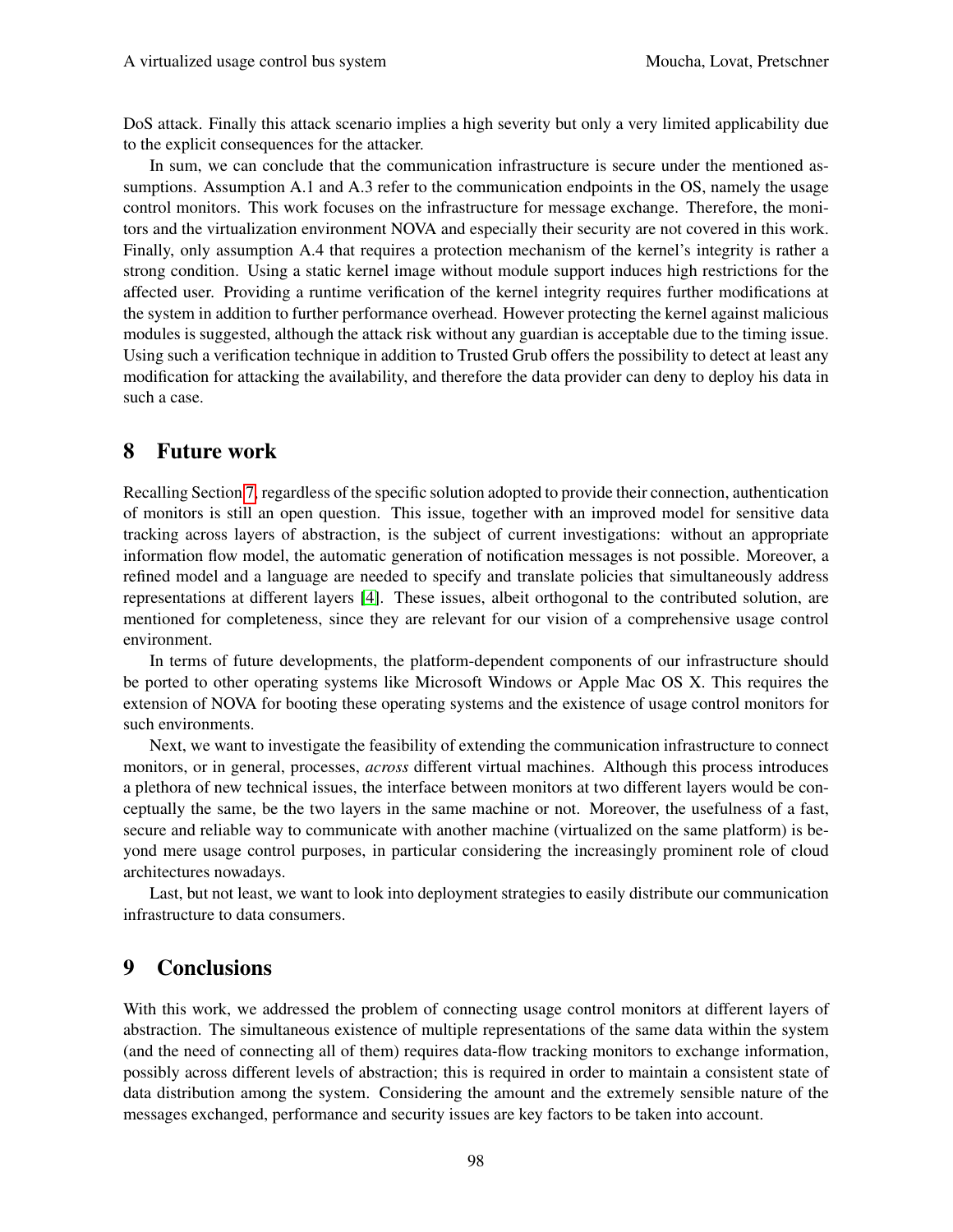As an example, we considered a picture both as content of a webpage at the browser level and as a cache file at the operating system level: if the browser creates a cache file, it must notify the OSlevel monitor that that file must, from that moment onwards, be monitored as well. A proof-of-concept implementation of this use case is presented in details in Section [6](#page-7-0) and evaluated in Section [7.](#page-9-0)

In contrast to other solutions for inter-process communication such as D-Bus or shared memory (Sections [4,](#page-4-0) [7\)](#page-9-0), our approach is to create an operating system-independent bus system at the hypervisor level. This choice was motivated by the security and performance concerns explained above (and afterwards justified by evaluation results, as shown in Section [7\)](#page-9-0). While analyzing existing virtualization solutions, some turned out to be inadequate for our goal, violating functional (e.g. platform independence) or nonfunctional (e.g. performance overhead) requirements. Other solutions, like XEN [\[17\]](#page-16-12), or similar research projects, like BitVisor [\[19\]](#page-16-14) or SecVisor[\[21\]](#page-16-16), have been taken into account, but were eventually discarded when compared to the NOVA architecture (Section [2\)](#page-2-1). This was due to hardware requirements, larger size of the trusted codebase or required amount of modifications to the original architecture. Among the valid open-source alternatives, in fact, NOVA seemed to be the best framework to develop our bus system (Section [2\)](#page-2-1), in particular given its focus on security and its compartmentalized structure. When offered two different options for our bus integration (as a device model or as a secure application), although they were both viable alternatives, we opted for the former, due to the smaller number of steps required in the communication chain and to its easier integration into the existing architecture.

In Section [7](#page-9-0) we evaluated our solution against various types of attacks and compared it with two alternatives. According to our experimental results, our bus system performs better than an equivalent D-Bus implementation. For obvious reasons, only attacks concerning our specific communication solution have been taken into account: vulnerabilities in external components, like NOVA or usage control monitors, and generic attacks, such as for instance, resetting the TPM component to forge a fake trusted boot [\[23\]](#page-16-18), are out of the scope of our analysis.

Finally, despite being designed for a specific well-defined purpose in the context of cross-layer usage control enforcement, the flexibility of our bus protocol makes it suitable for many other needs requiring a fast and secure message exchange for common userspace applications. In terms of future work (Section [8\)](#page-14-0), we want to investigate the issues in the monitor authentication process, the feasibility of extending our architecture to support other platforms (Microsoft Windows and Mac OS X) and the communication between processes in different virtual machines. Moreover, we work on aspects related to the deployment of our infrastructure.

#### Acknowledgment

This work was supported by FhG Internal Programs, Attract 692166, as well as by the Google Award CARLA.

#### References

- <span id="page-15-3"></span>[1] C. Moucha, E. Lovat, and A. Pretschner, "A hypervisor-based bus system for usage control," in *Proc. of the 6th International Conference on Availability, Reliability and Security (ARES'11), Vienna, Austria*. IEEE, August 2011, pp. 254–259.
- <span id="page-15-0"></span>[2] J. Park and R. Sandhu, "The UCON ABC usage control model," *ACM Transactions on Information and System Security*, vol. 7, no. 1, pp. 128–174, February 2004.
- <span id="page-15-1"></span>[3] A. Pretschner, M. Hilty, and D. Basin, "Distributed usage control," *Communications of the ACM*, vol. 49, no. 9, pp. 39–44, September 2006.
- <span id="page-15-2"></span>[4] A. Pretschner, E. Lovat, and M. Büchler, "Representation-independent data usage control," in Proc. of the *6th international Workshop on data privacy management (DPM'11), Leuven, Belgium*, September 2011.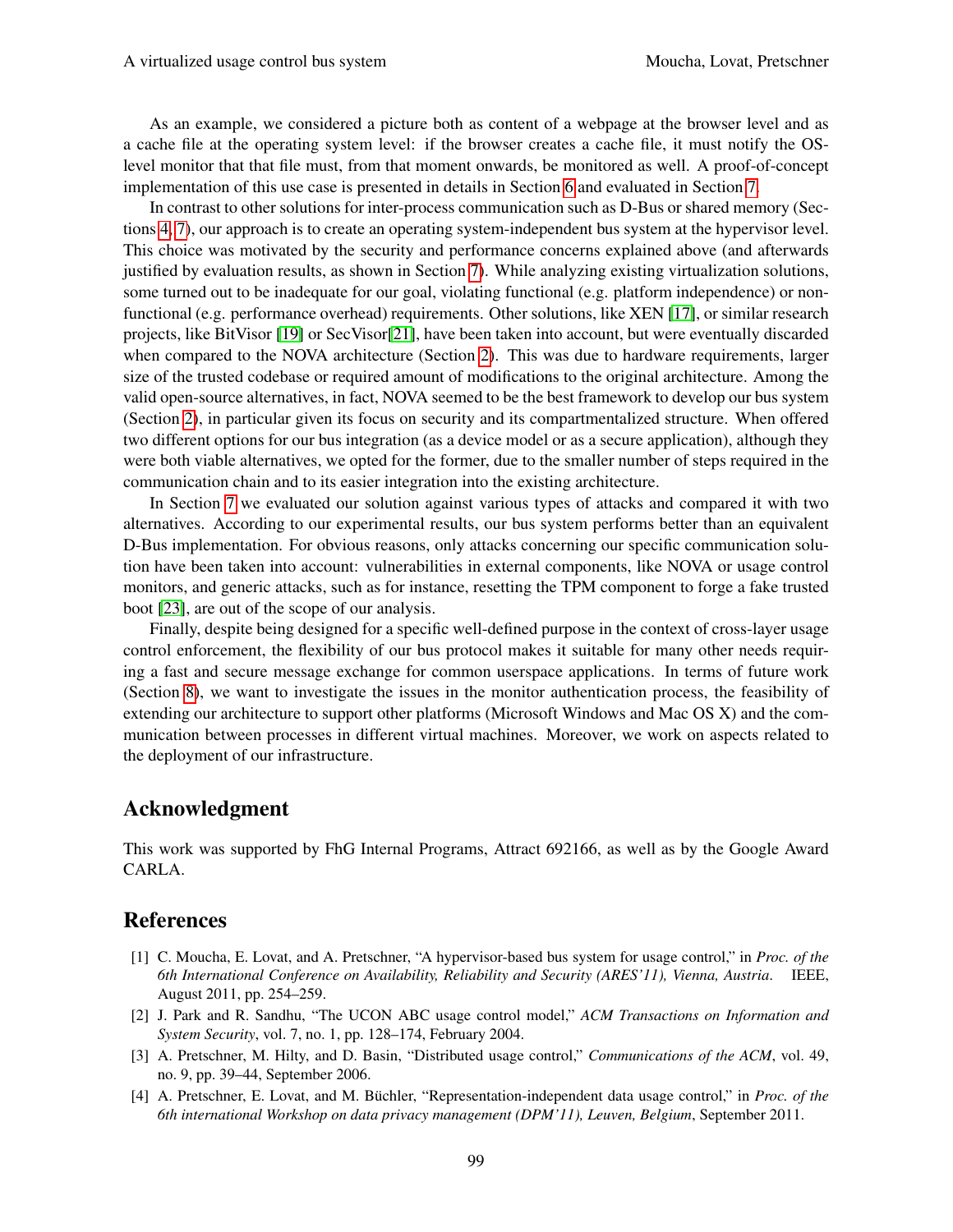- <span id="page-16-0"></span>[5] M. Harvan and A. Pretschner, "State-based usage control enforcement with data flow tracking using system call interposition," in *Proc. of the 3rd International Conference on Network and System Security (NSS'09), Gold Coast, Queensland, Australia*. IEEE, October 2009, pp. 373–380.
- <span id="page-16-1"></span>[6] A. Pretschner, M. Buechler, M. Harvan, C. Schaefer, and T. Walter, "Usage control enforcement with data flow tracking for X11," in *Proc. of the 5th International Workshop on Security and Trust Management (STM'09), Saint Malo, France*, September 2009, pp. 124–137.
- <span id="page-16-2"></span>[7] M. Dam, B. Jacobs, A. Lundblad, and F. Piessens, "Security monitor inlining for multithreaded java," in *Proc. of the 23rd European Conference on Object-Oriented Programming (ECOOP'09), Genova, Italy, LNCS*, vol. 5653. Springer-Verlag, July 2009, pp. 546–569.
- <span id="page-16-3"></span>[8] I. Ion, B. Dragovic, and B. Crispo, "Extending the Java Virtual Machine to Enforce Fine-Grained Security Policies in Mobile Devices," in *Proc. of the 23rd Annual Computer Security Applications Conference (ACSAC'07), Miami Beach, Florida, USA*. IEEE, December 2007, pp. 233–242.
- <span id="page-16-4"></span>[9] L. Desmet, W. Joosen, F. Massacci, K. Naliuka, P. Philippaerts, F. Piessens, and D. Vanoverberghe, "The S3MS.NET Run Time Monitor: Tool Demonstration," *Electronic Notes in Theoretical Computer Science*, vol. 253, no. 5, pp. 153–159, December 2009.
- <span id="page-16-5"></span>[10] U. Erlingsson and F. Schneider, "SASI enforcement of security policies: A retrospective," in *Proc. of the 1999 workshop on New security paradigms (NSPW'99), Caledon Hills, Ontario, Canada*. ACM, 1999, pp. 87–95.
- <span id="page-16-6"></span>[11] B. Yee, D. Sehr, G. Dardyk, J. Chen, R. Muth, T. Ormandy, S. Okasaka, N. Narula, and N. Fullagar, "Native Client: A Sandbox for Portable, Untrusted x86 Native Code," *Communications of the ACM*, vol. 53, no. 1, pp. 91–99, January 2010.
- <span id="page-16-7"></span>[12] A. Pretschner, J. Ruesch, C. Schaefer, and T. Walter, "Formal analyses of usage control policies," in *Proc. 4th International Conference on Availability, Reliability and Security (ARES'09), Fukuoka, Japan*. IEEE, March 2009, pp. 98–105.
- <span id="page-16-8"></span>[13] A. Pretschner, F. Schütz, C. Schaefer, and T. Walter, "Policy evolution in distributed usage control," *Electronic Notes in Theoretical Computer Science*, vol. 244, pp. 109–123, August 2009.
- <span id="page-16-9"></span>[14] J. S. Robin and C. E. Irvine, "Analysis of the intel pentium's ability to support a secure virtual machine monitor," in *Proc. of the 9th conference on USENIX Security Symposium - Volume 9, Denver, Colorado*. USENIX Association, 2000, pp. 10–10.
- <span id="page-16-10"></span>[15] "Intel software developer's manual," 2010.
- <span id="page-16-11"></span>[16] U. Steinberg and B. Kauer, "Nova: A microhypervisor-based secure virtualization architecture," in *Proc. of the 5th European conference on Computer systems (EuroSys '10), Paris, France*. ACM, April 2010, pp. 209–222.
- <span id="page-16-12"></span>[17] XenProject, "Xen cloud platform," May 2010, http://www.xen.org/products/cloudxen.html.
- <span id="page-16-13"></span>[18] "D-Bus," 2011. [Online]. Available:<http://dbus.freedesktop.org>
- <span id="page-16-14"></span>[19] T. Shinagawa, H. Eiraku, K. Tanimoto, K. Omote, S. Hasegawa, T. Horie, M. Hirano, K. Kourai, Y. Oyama, E. Kawai, K. Kono, S. Chiba, Y. Shinjo, and K. Kato, "Bitvisor: a thin hypervisor for enforcing i/o device security," in *Proc. of ACM SIGPLAN/SIGOPS international conference on Virtual execution environments (VEE'09), Washington, D.C., USA*. ACM, March 2009, pp. 121–130.
- <span id="page-16-15"></span>[20] K. Kaneda, "Tiny virtual machine monitor," 2006, [http://web.yl.is.s.u-tokyo.ac.jp/](http://web.yl.is.s.u-tokyo.ac.jp/~kaneda/tvmm/)∼kaneda/tvmm/.
- <span id="page-16-16"></span>[21] A. Seshadri, M. Luk, N. Qu, and A. Perrig, "Secvisor: A tiny hypervisor to provide lifetime kernel code integrity for commodity oses," in *Proc. of the 21st ACM SIGOPS symposium on Operating systems principles (SOSP'07), Stevenson, Washington, USA*. ACM, October 2007, pp. 335–350.
- <span id="page-16-17"></span>[22] R. Neisse, D. Holling, and A. Pretschner, "Implementing trust in cloud infrastructures," in *Proc. of the 2011 11th IEEE/ACM International Symposium on Cluster, Cloud and Grid Computing (CCGRID'11), Los Alamitos, California, USA*. IEEE, May 2011.
- <span id="page-16-18"></span>[23] Dartmouth College PKI/Trust Lab, "TPM reset attack," Sep 2010, [http://www.cs.dartmouth.edu/](http://www.cs.dartmouth.edu/~pkilab/sparks/)∼pkilab/ [sparks/.](http://www.cs.dartmouth.edu/~pkilab/sparks/)